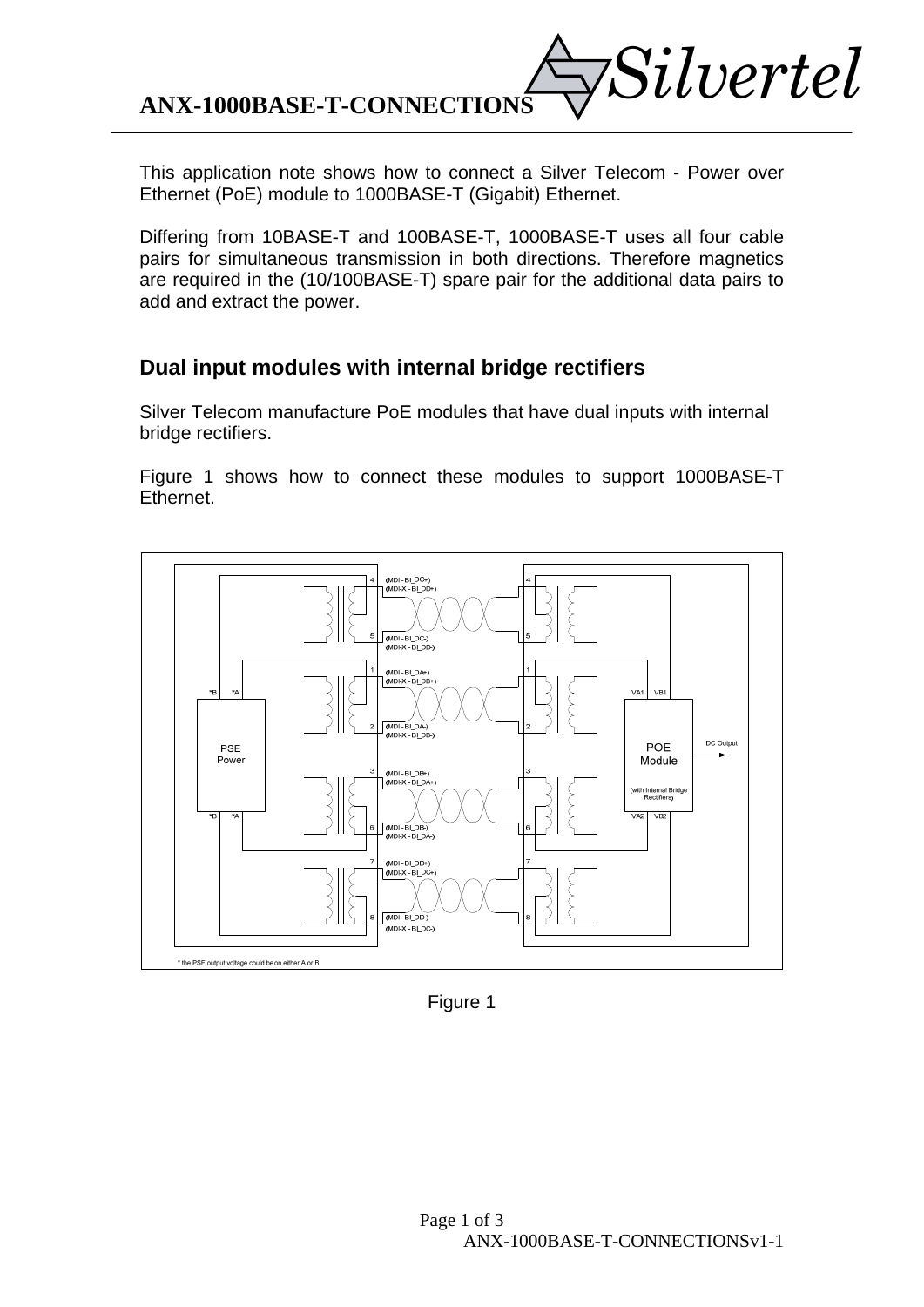*Silvertel* **ANX-1000BASE-T-CONNECTIONS** 

## Single input modules without internal bridge rectifiers

Silver Telecom also manufacture PoE modules that have a single input without internal bridge rectifiers.

Figure 2 shows how to connect these modules to support 1000BASE-T Ethernet.



Figure 2